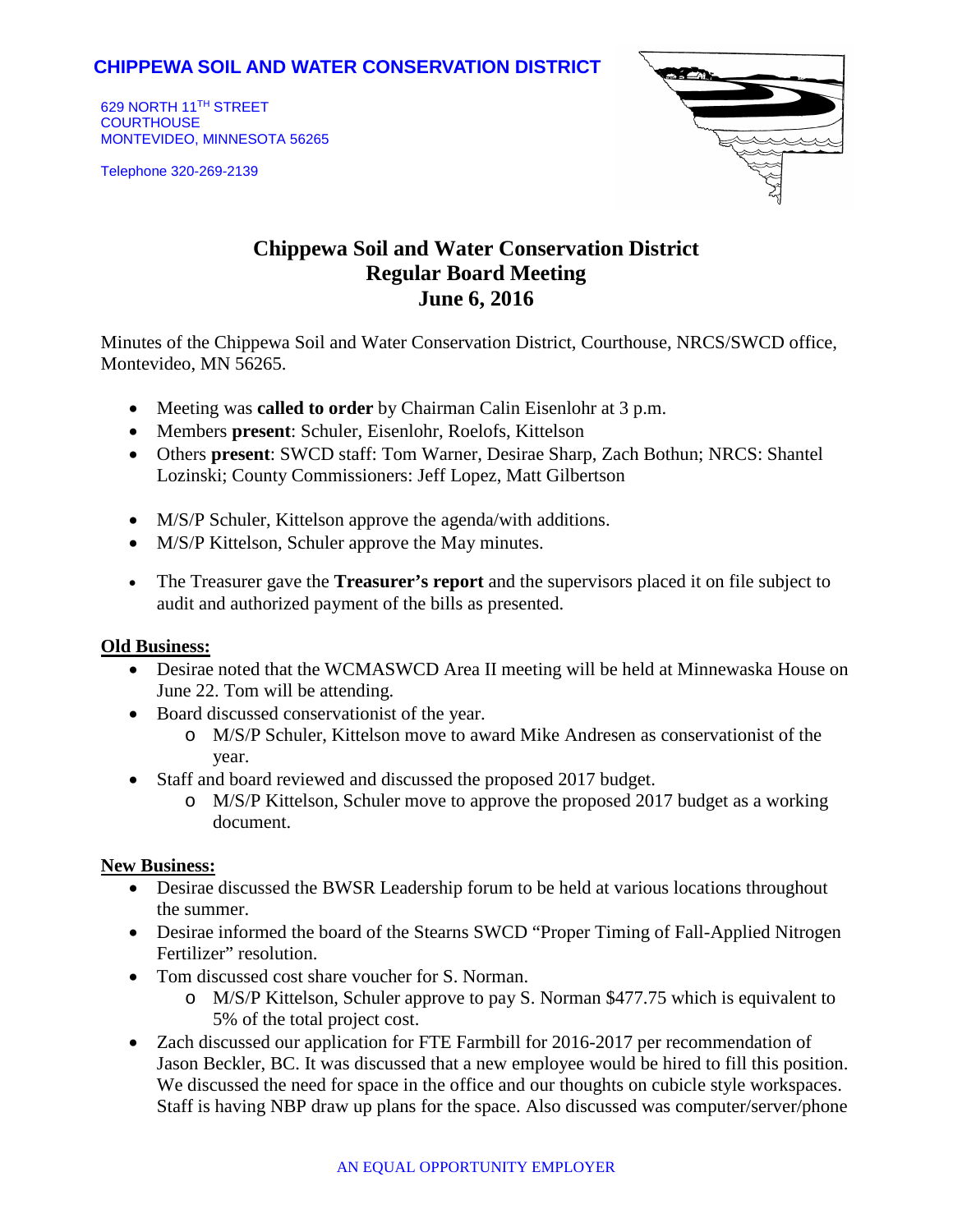## **CHIPPEWA SOIL AND WATER CONSERVATION DISTRICT**

629 NORTH 11TH STREET **COURTHOUSE** MONTEVIDEO, MINNESOTA 56265

Telephone 320-269-2139



hookup. NRCS and the SWCDs currently have a committee working on a solution for this state wide issue. Also discussed was signing authority for the FTE Farmbill position.

o M/S/P Schuler, Kittelson approve to give Tom signing authority on the FTE Farmbill position.

#### **Tom reported:**

- Tom reported that all trees are planted and invoices are being billed out.
- Tom reported that the D. Enevoldsen erosion site is completed through DRAP, will have paperwork ready for payment at next board meeting.
- Tom noted that Phase 3 DRAP has 2 applications, one might get funded while the other one did not.
- Tom noted that he has a TEP meeting on ag bank application. Also, he has 2 new ag bank applications to be reviewed.
- Tom reported that the S. Norman waterway is completed.
- Tom reported that he is working on paperwork for Monson easement.
- Tom noted that they received a list of RIM site investigations that need to be completed.
- Tom noted that  $5<sup>th</sup>$  grade field days went well. There were approx. 260 students in attendance.
- Tom reported that the 2016 Ford F250 has been picked up.
- Tom noted that the decals have been put on the trucks.

#### **Zach Reported:**

• Zach reported that he has been busy with RIM Easement work and drilling seed.

#### **Shantel's Report:**

- Shantel reported that she has  $3/23$  CSP applications that are preapproved.
- Shantel noted that Shakopee structure is past O&M, will no longer be doing them.
- Shantel noted that they are doing 200+ CRP plans this year. They have also been working on site visits.
- Shantel noted that women's field day invites have been sent. She has lined up Gordy Molenaar to speak at women's field day as well as a short video for on the bus.
- Shantel noted that she has soil health training June 14-16 in St. Paul.
- Shantel gave updates on EQIP projects.
	- o Tree planting-done
	- o Grass waterway-doing checkout/design/seeding
	- o Dam rehab-structure to be signed off on tomorrow
	- o Grazing/fence-done
	- o Lined channel-starting next week
- Shantel noted that Mark Kulig will attend July  $11<sup>th</sup>$  meeting to discuss Farmbill computer seat, lease space, inkind, and expectations.